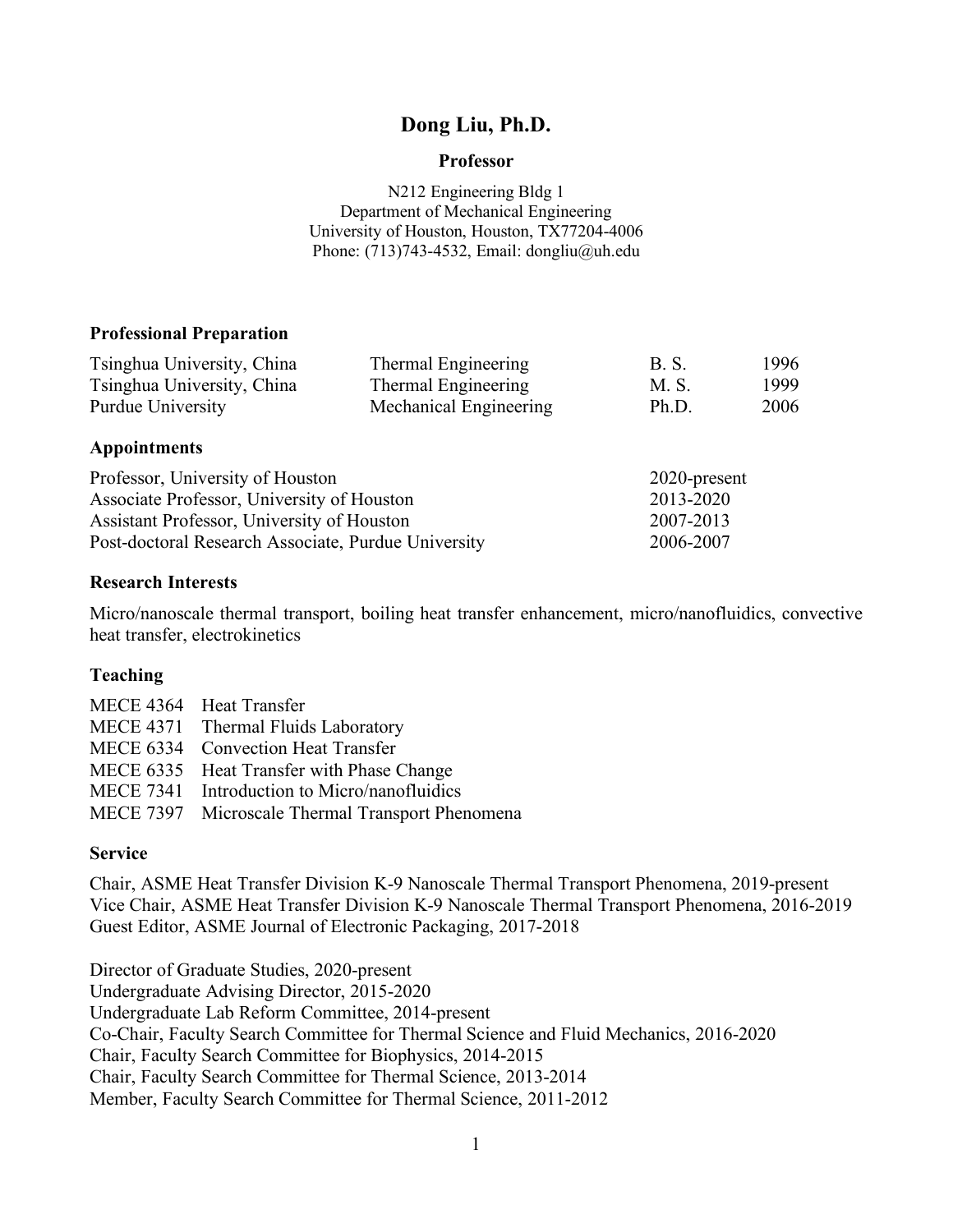# **Current Students**

Yu Deng (Ph.D.), Vishal Talari (Ph.D.), Runjia Li (Ph.D.)

## **Students Advised**

Hamid Ziyaee (Ph.D.), Yi Lu (Ph.D.), Guliang He (Ph.D.), Aritra Sur (Ph.D.), Leyuan Yu (Ph.D.), Feng Chen (Post-doctoral research associate), Saket Kavishwar (M.S.), Abhinay Sivuni (M.S.), Prakhar Behar (M.S.), Xiaoxiang Wang (M.S.), Da Lin (M.S.), Vani Aparna Peri (M.S.), Ravi Teja (M.S.), Juan Vanca (Undergraduate), Yu Deng (Undergraduate), Yang Sun (Undergraduate), Yingjie Tang (Post-doctoral research associate)

### **Professional Societies**

ASME

# **Proposal Review**

- 1. NSF, Chemical Bioengineering, Environmental and Transport Systems (CBET), 2009, 2015, 2018, 2020.
- 2. Netherlands Foundation for Fundamental Research on Matter, 2014.
- 3. DOE, Office of Workforce Development for Teachers and Scientists (WDTS), Office of Science, Graduate Fellowship Program, 2012.
- 4. American Institute of Biological Sciences (AIBS), external reviewer, "New Biomimetic Technology for "Just-In-Time" Delivery of Anti-Convulsants Following Traumatic Brain Injury", 2009.

# **Conference Organization**

- 1. Topic co-organizer on "Nanoscale Thermal Transport", ASME *2020 International Mechanical Engineering Congress & Exposition (IMECE)*, Portland, OR, 2020
- 2. Topic organizer on Track 9 "Nanoscale Thermal Transport", ASME *Summer Heat Transfer Conference (SHTC)*, Orlando, FL, 2020
- 3. Topic co-organizer on "Nanoscale Thermal Transport", ASME *2019 International Mechanical Engineering Congress & Exposition (IMECE)*, Salt Lake City, UT, 2019
- 4. Topic co-organizer on "Nanoscale Thermal Transport", ASME *2018 International Mechanical Engineering Congress & Exposition (IMECE)*, Pittsburg, PA, 2018
- 5. Topic co-organizer on "Nanoscale Thermal Transport", ASME *2017 International Mechanical Engineering Congress & Exposition (IMECE)*, Tampa, FL, 2017
- 6. Topic co-organizer on Track 4 "Nanoscale Thermal Transport", ASME *Summer Heat Transfer Conference (SHTC)*, Washington, DC, 2017
- 7. Topic organizer on Track 4 "Nanoscale Thermal Transport", ASME *Summer Heat Transfer Conference (SHTC)*, Washington, DC, 2016
- 8. Session organizer on "Symposium on Phase Change Heat Transfer", ASME *2014 International Mechanical Engineering Congress & Exposition (IMECE)*, Montreal, Canada, 2014.
- 9. Topic co-organizer on "Engineered Surfaces of Phase Change Heat Transfer", ASME *2013 International Mechanical Engineering Congress & Exposition (IMECE)*, San Diego, California, 2013.
- 10. Topic co-organizer on "Fundamentals of Phase Change Heat Transfer", ASME *2011 International Mechanical Engineering Congress & Exposition (IMECE)*, Houston, Texas, 2012.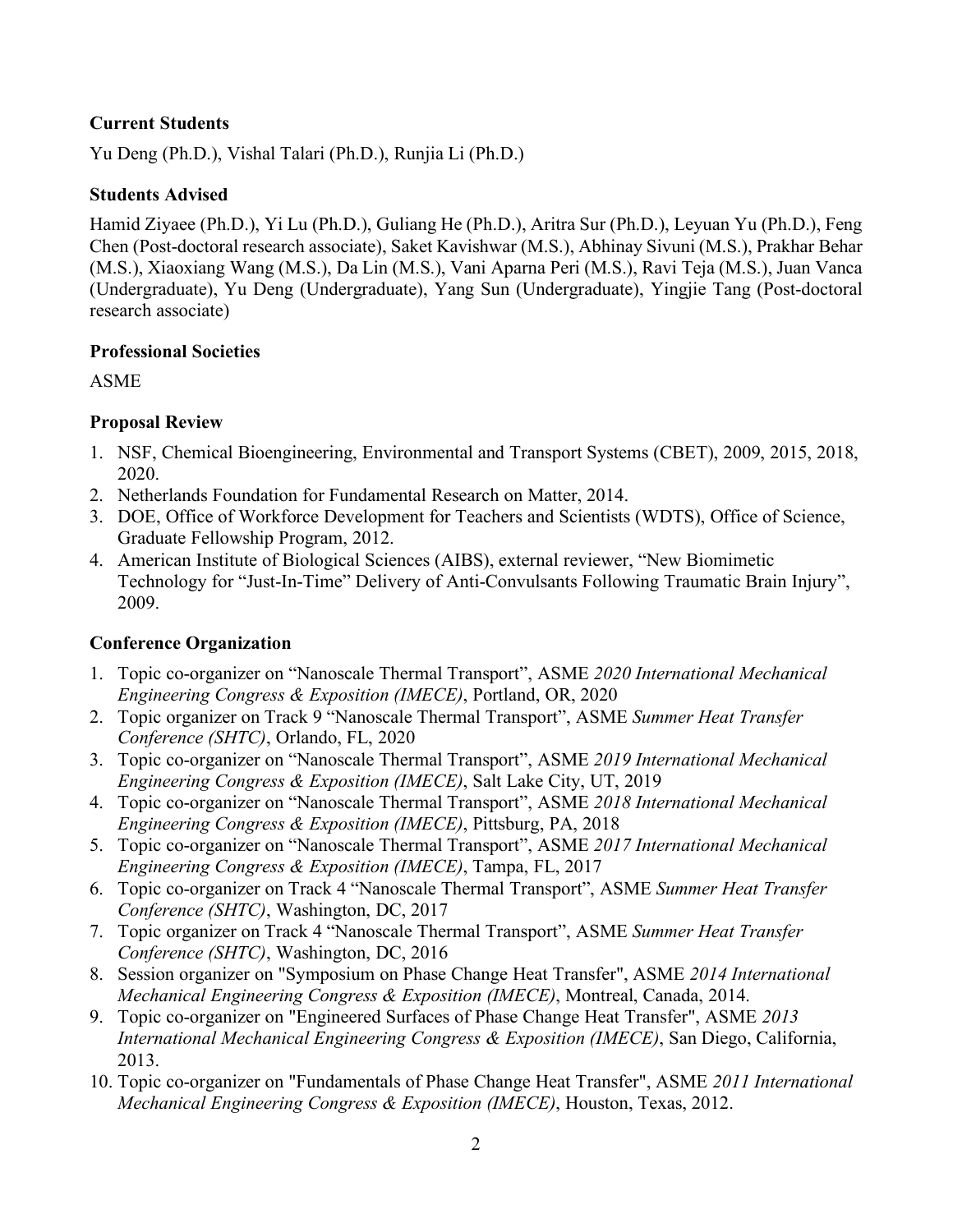- 11. Session chair on "Single-Phase Liquid Cooling", *13th Intersociety Conference on Thermal and Thermomechanical Phenomena in Electronic Systems* (ITHERM), San Diego, California, 2012.
- 12. Session co-chair on "Microchannels and Heat Pipes II", ASME *2011 International Mechanical Engineering Congress & Exposition (IMECE)*, Denver, Colorado, 2011.
- 13. Session chair on "Interfacial Thermal Behavior at Micro/Nano Scales", *11th Intersociety Conference on Thermal and Thermomechanical Phenomena in Electronic Systems* (ITHERM), Orlando, Florida, 2008.

## **Invited Presentations**

University of Nevada at Reno, Department of Mechanical Engineering, Reno, NV, USA, April 2019. Rice University, Department of Mechanical Engineering, Houston, Texas, USA, April 2015. Tianjin University, Dept. Power Engineering and Engineering Thermophysics, Tianjin, China, June 2012 and June 2013. Tsinghua University, Beijing, Dept. Thermal Engineering, China, July 2010 and May 2011.

Beijing Jiaotong University, School Mechanical, Electronic and Control Engineering, Beijing, China, July 2010, May 2011, June 2012, June 2013 and July 2014.

Huawei Technologies, Plano, TX, October 2010.

University of Colorado, Boulder, Co, Dept. Mechanical Engineering, September 2010.

University of Texas, Depart. Material Science and Engineering, Arlington, TX, October 2008.

University of Houston, Dept. Mechanical Engineering, Houston, TX, April 2007.

Binghamton University, Dept. Mechanical Engineering, Binghamton, NY, April 2007.

Rutgers University, Dept. Mechanical Engineering and Aerospace, Piscataway, NJ, March 2007.

Stony Brook University, Dept. Mechanical Engineering, Stony Brook, NY, March 2007.

University of Missouri, Dept. Mechanical Engineering and Aerospace, Rolla, MO, March 2007.

University of Arizona, Dept. Aerospace and Mechanical Engineering, Tucson, AZ, April 2006.

University of Illinois, Dept. Mechanical and Industrial Engineering, Urbana Champaign, IL, Feb 2006.

Clemson University, Dept. of Mechanical Engineering, Clemson, SC, Feb 2006.

Purdue University, School of Mechanical Engineering, West Lafayette, IN, Nov 2005.

# **Journal Review**

Journal of Heat Transfer, International Journal of Heat and Mass Transfer, PNAS, Nature Communications, Nanoscale, Applied Physics Letters, Scientific Reports, PLOS ONE, Experiments in Fluids, Journal of Micromechanics and Microengineering, Journal of Physics, Nanotechnology, Experimental Thermal and Fluid Science, Microfluidics and Nanofluidics, International Journal of Thermal Sciences, Heat Transfer Engineering, IEEE Transaction on Components and Packaging Technologies, International Journal of Refrigeration, Journal of Thermophysics and Heat Transfer, Journal of Enhanced Heat Transfer, Energy and Fuels, Journal of Biomicrofluidics, Journal of Thermal Science and Engineering Applications, ASHRAE Journal, Waste Management Research, Journal of Natural Gas Science and Engineering

# **Patent**

1. Liu, D., and Cao, Q. L., Magnetic Directed Alignment of Stem Cell Scaffolds for Neuron Regeneration, UHOU.P005US.P1

2. Liu, D., and Garimella, S. V., Microfluidic Pumping based on Dielectrophoresis, U.S. patent No. 20130075259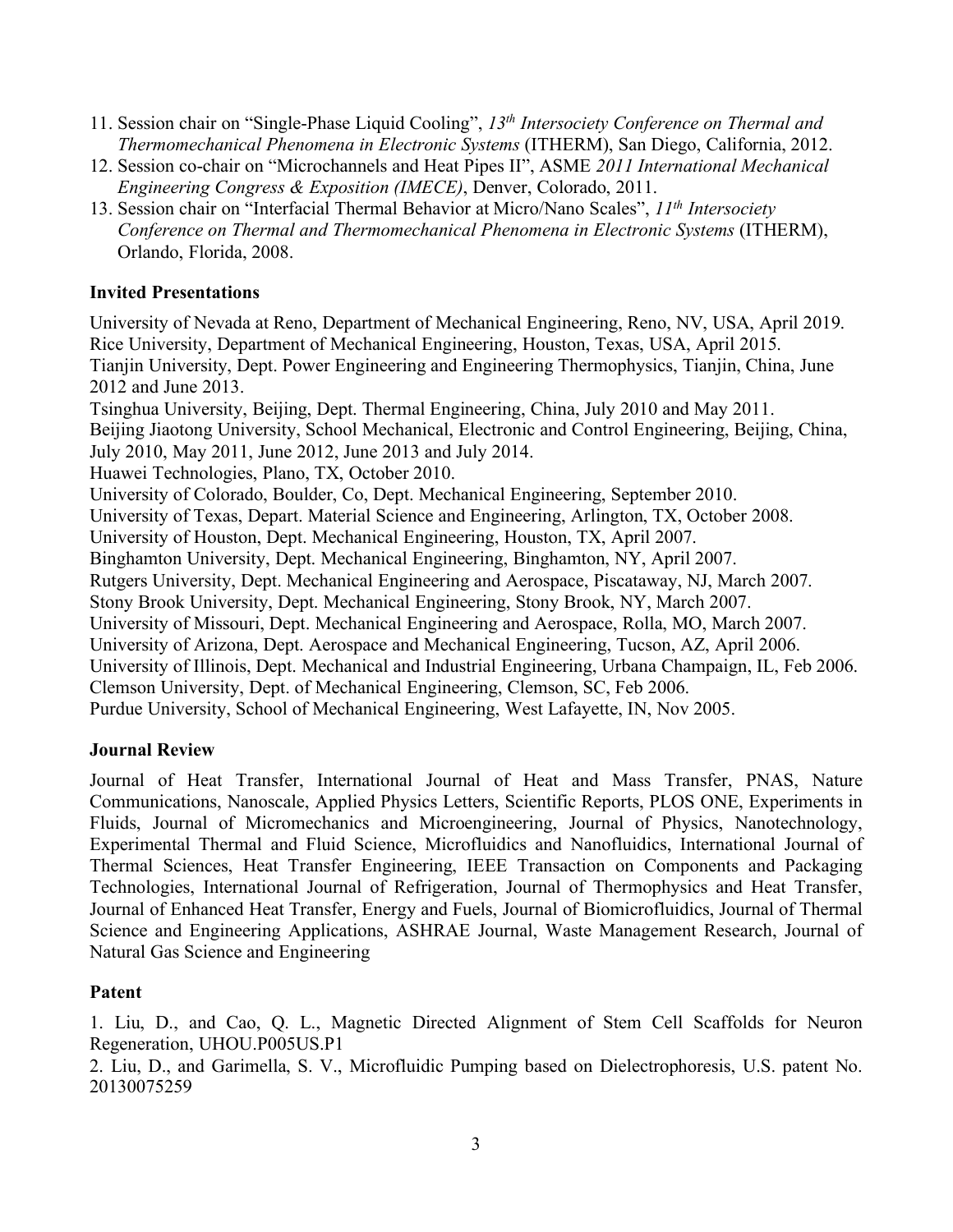### **Book**

Liu, D., and Garimella, S. V., *Thermal Transport in Microchannels: Single-Phase and Two-Phase Fluid Flow and Heat Transfer*, ISBN: 3639117034, VDM Verlag, 2009.

### **Book Chapters**

1. Liu, D., and Garimella, S. V., "Electromechanical Actuation of Nanofluids", in *Nanoparticles: Synthesis, Characterization and Applications*, Ramesh S. Chaughule (ed.), American Scientific Publishers, 2009.

### **Journal Publications**

- 1. Lu, Y., Bao, J.M., and Liu, D., Suppression of Leidenfrost state using electrically induced interfacial instabilities, *International Journal of Heat and Mass Transfer,* in review (2020)
- 2. Yue, S., Gamage, G., Moheibinia, M., Mayerich, D., Talari, V., Deng, Y., Tian, F., Dai, S., Sun, H, Hadjiev, V., Zhang, W., Feng, G., Hu, J., Liu, D., Wang, Z., Ren, Z., Bao, J. M., Photoluminescence mapping and time-domain thermo-photoluminescence for rapid measurement of thermal conductivity of boron arsenide, *Materials Today Physics*, 13: 100194 (2020).
- 3. Sim, K., Shi, L., He, G., Chen, S., Liu, D., and Yu, C., Flexible microfluidics for microparticle dispensing based on traveling wave dielectrophoresis, *Journal of Micromechanics and Microengineering*, 30:024001 (2020).
- 4. Yue, S., Lin, F., Zhang Q., Epie, N., Dong, S., Shan, X., Liu, D., Chu W., Wang, Z., and Bao, J., Gold implanted plasmonic quartz plate as a launch pad for laser driven photoacoustic microfluidic pumps, *Proceedings of the National Academy of Sciences,* 116(14): 6580-6585 (2019)
- 5. Li, J.T., Zhao, F.S., Deng. Y., Liu, D., Chen, C. H., and Shih, W.H., Photothermal generation of programmable microbubble array on nanoporous gold disks, *Optics Express*, 26(13):16893-16902 (2018).
- 6. Talari, V., Behar, P., Lu, Y., Haryadi, E. and Liu, D., Leidenfrost drops on micro/nanostructured surfaces, *Frontiers in Energy*, 12(1): 22-42, (2018).
- 7. Qi, B., Kong, Q., Qian, H., Patil, D., Lim, I., Li, M., Liu, D., Song, G., Study of impact damage in PVA-ECC beam under low-velocity impact loading using piezoceramic transducers and PVDF thin-film transducers, Sensors, 18(2): 671 (2018).
- 8. Sur, A., Lu, Y., Pascente, C., Ruchhoeft, P., and Liu, D., Nucleate boiling heat transfer enhancement with electrowetting, *International Journal of Heat and Mass Transfer*, 120: 202-217, (2018).
- 9. Wang, Y., Zhang, Q. H., Zhu, Z., Lin, F., Deng, J. D., Ku, G., Song, S., Alam, M. D., Liu, D., Wang, Z., and Bao, J. M., Laser streaming: turning a laser beam into a liquid jet, *Science Advances*, 3:e1700555, (2017).
- 10. Yi, L., Bao, J. M., and Liu, D., Dynamics of a Leidenfrost droplet modulated by electrowetting, *Journal of Heat Transfer*, 139(8):080902, (2017).
- 11. Wang, H. X., Liu, D., and Liu, L.P., Equilibrium shapes of a heterogeneous bubble in an electric field: a variational formulation and numerical verifications, *Proceedings of Royal Society A*, 473:20160494, (2017).
- 12. Wang, Y., Tang, Y. J., Cheng, P. H., Zhou, X. F., Zhu, Z., Liu, Z. P., Liu, D., Wang, Z. M., and Bao, J. M., Distinguishing thermal lens effect from electronic third-order nonlinear self-phase modulation in liquid suspensions of 2D nanomaterials, *Nanoscale*, 9:3547-3554, (2017).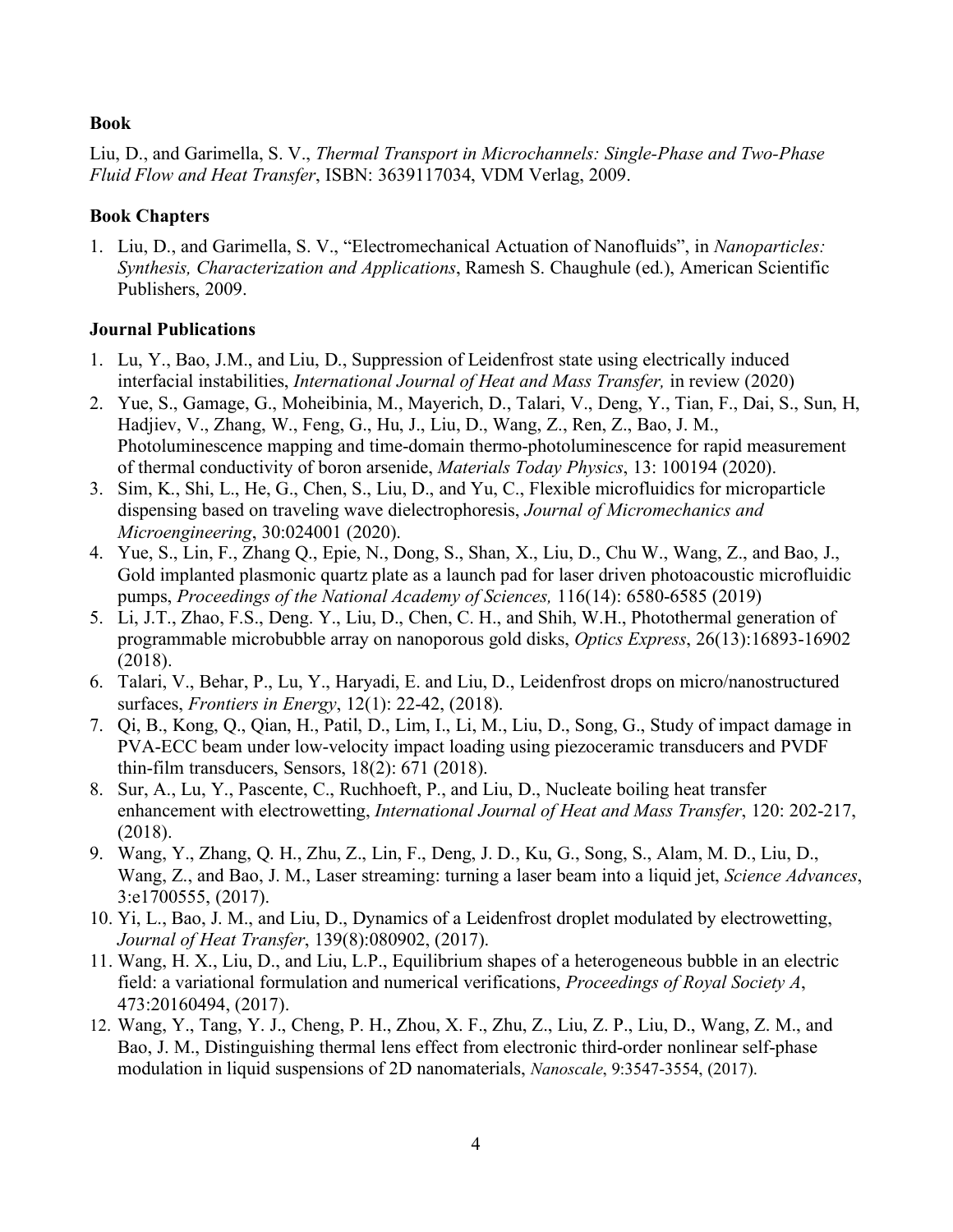- 13. Lu, Y., Sur, A., Pascente, C., Annapragada, S., Ruchhoeft, P., and Liu, D., Dynamics of droplet motion induced by electrowetting, *International Journal of Heat and Mass Transfer*, 106(3): 920- 931, (2017).
- 14. Ebrahimi, B., He, G. L., Tang, Y. J., Franchek, M., and Liu, D., Characterization of high-pressure cavitating flow through a thick orifice plate, *International Journal of Thermal Sciences,* 114(4): 229-240, (2017).
- 15. Yang, L.X., Guo, A., and Liu, D., Experimental investigation of subcooled vertical upward flow boiling in a narrow rectangular channel, *Experimental Heat Transfer,* 29(2): 221-243, (2016)
- 16. Yu, L. Y., Sur, A., and Liu, D., Flow boiling heat transfer and two-phase flow instability of nanofluids in a minichannel, *Journal of Heat Transfer*, 137(5): 051502, (2015)
- 17. Sur, A., Lu, Y., Pascente, C., Ruchhoeft, P., and Liu, D., Bubble ebullition on a hydrophilic surface, *Journal of Heat Transfer*, 137(2): 020905, (2015)
- 18. Yang, L. X., Zhao, N., and Liu, D., Dynamics of ferromagnetic nanowires in a rotating magnetic field, *Advances in Mechanical Engineering,* 7(7): 1-11, (2015)
- 19. Yin, L., Jia, L., Guan, P., and Liu, D., Experimental investigation on bubble confinement and elongation in microchannel flow boiling, *Experimental Thermal and Fluid Science*, 54(2): 290-296, (2014)
- 20. He, G. L., and Liu, D., Coupled electrohydrodynamic-dielectrophoretic pumping of colloidal suspensions in a microchannel, *International Journal of Micro-Nanoscale Thermal Fluid Transport Phenomena*, 4(1): 1-21, (2013)
- 21. Yu, L. Y., and Liu, D., A study of thermal transport of nanofluids and their suitability for electronics cooling, *IEEE Transactions on Components and Packaging Technologies*, 3(10): 1693- 1704 (2013)
- 22. Gadogbe, M., Ansar, S. M., He, G. L., Collier, W. E., Rodriguez, J., Liu, D., Chu, I. W., and Zhang, D., Determination of colloidal gold nanoparticle surface areas, concentrations and sizes through quantitative ligand adsorption, *Analytical and Bioanalytical Chemistry*, 405(1): 413-422, (2013)
- 23. Li, D., Wu, G. S., Wang, W., Wang, Y. D., Liu, D., Zhang, D. C., Chen, C. F., Peterson, G. P., and Yang, R. G., Monolithic silicon-nanowire coatings for enhancing flow boiling heat transfer in microchannels, *Nano Letters*, 12(7): 3385-3390, (2012)
- 24. Vangala, K., Ameer, F., Salomon, G., Le, V., Lewis, E., Yu, L. Y., Liu, D. and Zhang, D., Studying protein and gold nanoparticle interaction using organothiols as molecular probes, *Journal of Physical Chemistry*, 116(5): 3645-3652, (2012)
- 25. Yu, L. Y., Liu, D., and Botz, F., Laminar convective heat transfer of alumina-Polyalphaolefin nanofluids containing spherical and non-spherical nanoparticles, *Experimental Thermal and Fluid Science*, 37(2): 72-83, (2012)
- 26. Sur, A., and Liu, D., Adiabatic air-water two-phase flow in circular microchannels, *International Journal of Thermal Sciences*, 53(3): 18-34, (2012)
- 27. Ansar, S, Haputhanthri, R., Edmonds, B., Liu, D., Yu, L. Y., Sygula, A. and Zhang, D., Determination of the binding affinity, packing, and conformation of thiolate and thione ligands on gold nanoparticles, *Journal of Physical Chemistry*, 115(3): 653-660 (2011)
- 28. Liu, D., and Yu, L. Y., Single-phase thermal transport of nanofluids in a minichannel, *Journal of Heat Transfer*, 133(3): 031009 (2011)
- 29. Liu, D., and Garimella, S. V., Microfluidic pumping based on traveling-wave dielectrophoresis, *Nanoscale and Microscale Thermophysical Engineering*, 13(2): 109-133 (2009)
- 30. Garimella, S. V., and Liu, D., Microscale thermal transport and electromechanical microfluidic actuation, *Journal of Enhanced Heat Transfer*, 16(3): 1-30 (2009)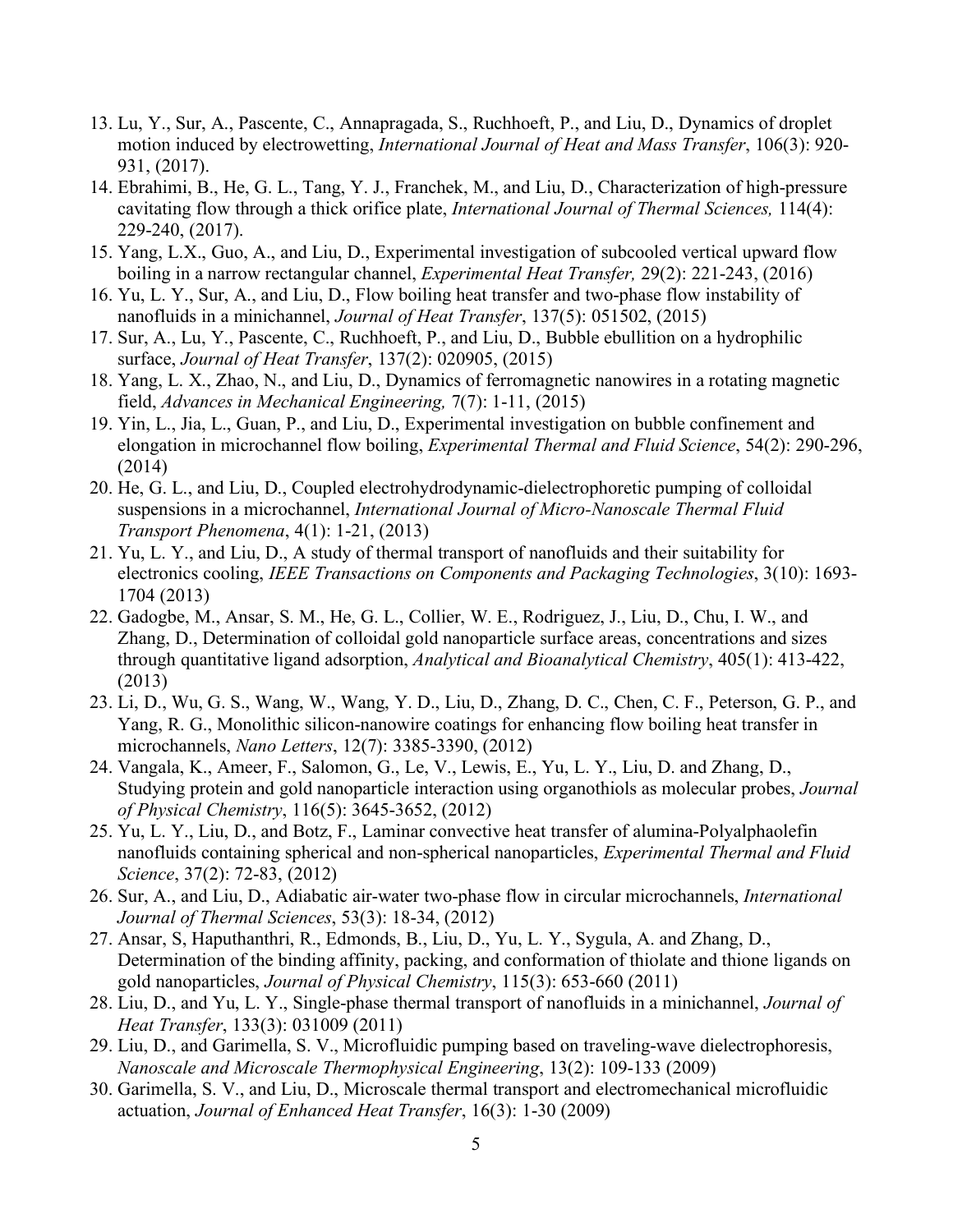- 31. Liu, D., and Garimella, S. V., Flow boiling heat transfer in microchannels, *Journal of Heat Transfer*, 129(10): 1321-1331 (2007)
- 32. Garimella, S. V., Singhal, V., and Liu, D., On-chip thermal management with microchannel heat sinks and integrated micropumps, *Proceedings of the IEEE* (invited paper), 94(8): 1534-1548 (2006)
- 33. Liu, D., Lee, P. S., and Garimella, S. V., Prediction of the onset of nucleate boiling in microchannel flow, *International Journal of Heat and Mass Transfer*, 48(25): 5134-5149 (2005)
- 34. Liu, D., Lee, P. S., and Garimella, S. V., Nucleate boiling in microchannels, *Journal of Heat Transfer*, 127(8): 803 (2005)
- 35. Liu, D., Garimella, S. V., and Wereley, S. T., Infrared micro-particle velocimetry in silicon-based microdevices, *Experiments in Fluids*, 38(3): 385-392 (2005)
- 36. Lee, P. S., Garimella, S. V., and Liu, D., Investigation of heat transfer in rectangular microchannels, *International Journal of Heat and Mass Transfer*, 48(9): 1688-1704 (2005)
- 37. Liu, D., and Garimella, S. V., Analysis and optimization of the thermal performance of microchannel heat sinks, *International Journal of Numerical Methods for Heat and Fluid Flow*, 15(1): 7-26 (2005)
- 38. Liu, D., and Garimella, S. V., Investigation of fluid flow in microchannels, *AIAA Journal of Thermophysics and Heat Transfer*, 18(1): 65-72 (2004)
- 39. Peng, X. F., Liu, D., and Lee, D. J., Dynamic characteristics of microscale boiling, *Heat and Mass Transfer*, 37: 81-86 (2001)
- 40. Peng, X. F., Liu, D., Lee, D. J., Yan, Y., and Wang, B. X., Cluster dynamics and fictitious boiling in microchannels, *International Journal of Heat and Mass Transfer*, 43(23): 4259-4266 (2000)

#### **Conference Publications**

- 1. Lu, Y., Bao, J. M., and Liu, D., Dynamics of a Leidenfrost droplet modulated by electrowetting, *ASME International Mechanical Engineering Congress & Exposition (IMECE),* Phoenix, Arizona, 2016.
- 2. Lu, Y., Sur, A, Pascente, C., Ruchhoeft, P., and Liu, D., Dynamics of droplet motion induced by electrowetting, *ASME Summer Heat Transfer Conference*, Washington, DC, 2016.
- 3. Sur, A, Lu, Y., Pascente, C., Ruchhoeft, P., and Liu, D., Bubble dynamics in electrowettingmodulated pool boiling, *ASME Summer Heat Transfer Conference*, Washington, DC, 2016.
- 4. Liu, D., Nucleate boiling heat transfer enhanced by electrowetting (invited), 7<sup>th</sup> *International Electronics Cooling Technology Workshop*, Redwood City, California, 2015.
- 5. Liu, D., Nucleate boiling heat transfer enhancement with electrowetting (invited), *International Microelectronics and Packaging Society (IMAPS) Advanced Technology Workshop on Thermal Management*, Los Gatos, California, 2014.
- 6. Sur, A, Lu, Y., Pascente, C., Ruchhoeft, P., and Liu, D., Bubble dynamics in AC electrowettingenhanced nucleate boiling, *11th AIAA/ASME Joint Thermophysics and Heat Transfer Conference*, Atlanta, Georgia, 2014
- 7. Sur, A, Lu, Y., Pascente, C., Ruchhoeft, P., and Liu, D., AC electrowetting-modulated nucleate boiling heat transfer, *11th AIAA/ASME Joint Thermophysics and Heat Transfer Conference*, Atlanta, Georgia, 2014
- 8. He, G. L., Pan, T. W., and Liu, D., Numerical investigation of dielectrophoresis directed assembly of nanoparticles and nanowires, *ASME International Mechanical Engineering Congress & Exposition (IMECE),* San Diego, California, 2013.
- 9. Yu, L. Y. and Liu, D., Flow boiling heat transfer and two-phase flow instability of nanofluids in a minichannel, ASME Summer Heat Transfer Conference, Minneapolis, Minnesota, 2013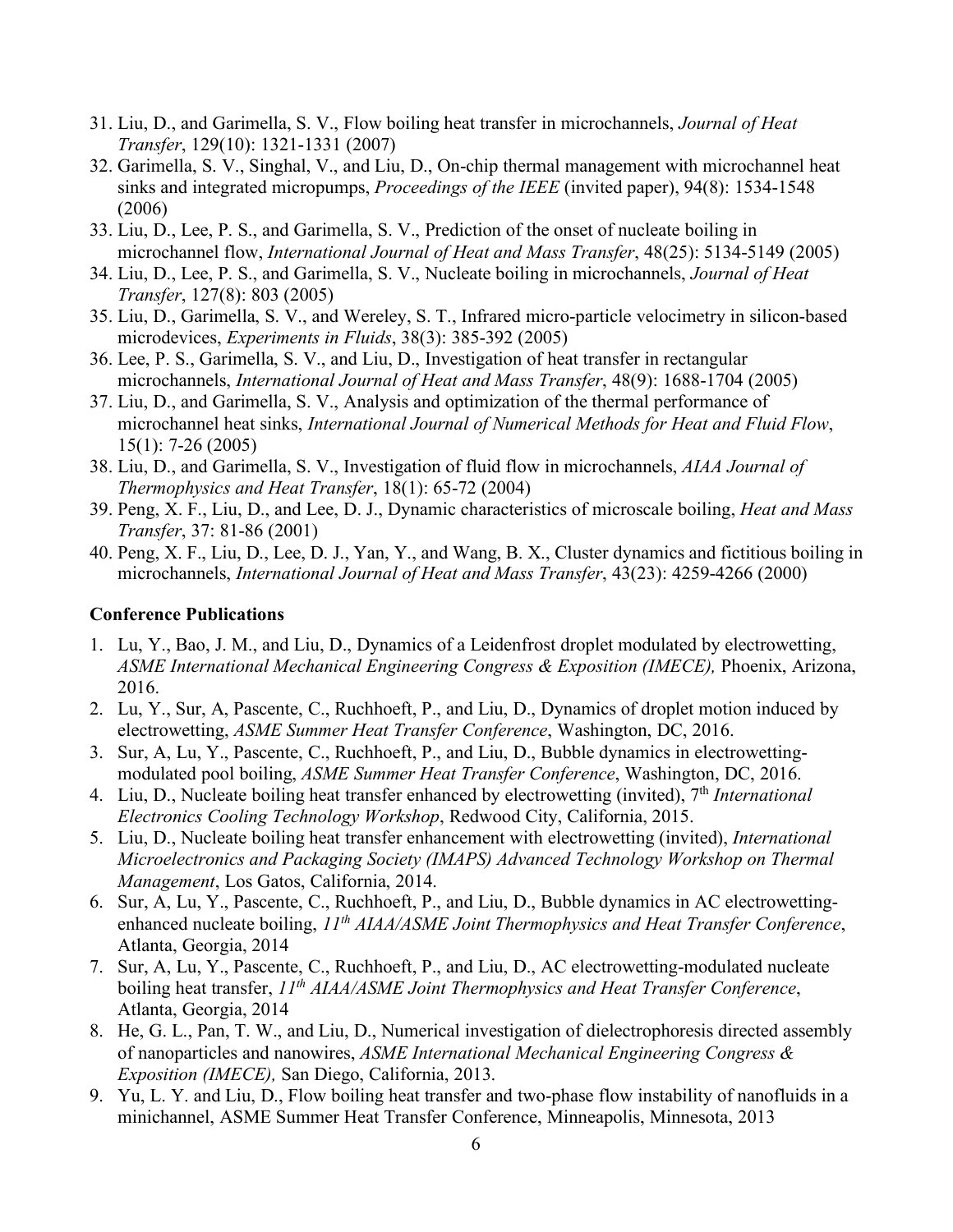- 10. Yu, L. Y. and Liu, D., A study of thermal effectiveness of laminar forced convection of nanofluids, ASME *International Mechanical Engineering Congress & Exposition (IMECE)*, Houston, Texas, 2012.
- 11. Yu, L. Y., and Liu, D., A study of thermal transport of nanofluids and their suitability for electronic cooling (invited), *International Microelectronics and Packaging Society (IMAPS) Advanced Technology Workshop on Thermal Management*, Palo Alto, California, 2011.
- 12. Yu, L. Y., Liu, D., and Botz, F., Laminar convective heat transfer of alumina-Polyalphaolefin nanofluids containing spherical and non-spherical nanoparticles, *ASME 2011 Pacific Rim Technical Conference & Exposition on Packaging and Integration of Electronic and Photonic Systems (InterPACK)*, Portland, Oregon, 2011.
- 13. He, G. L., and Liu, D., Coupled electrohydrodynamic-dielectrophoretic pumping of colloidal suspensions in a microchannel, *9th International Conference on Nanochannels, Microchannels, and Minichannels*, Edmonton, Canada, 2011.
- 14. Sur, A., and Liu, D., Adiabatic air-water two-phase flow in circular microchannels, *9th International Conference on Nanochannels, Microchannels, and Minichannels*, Edmonton, Canada, 2011.
- 15. Liu, D., and Yu, L. Y., Experimental investigation of single-phase convective heat transfer of nanofluids in a minichannel, *14th International Heat Transfer Conference*, Washington, D. C., 2010.
- 16. Sur, A., and Liu, D., Experimental and numerical investigation of two-phase patterns in a crossjunction microfluidic chip, *8th International Conference on Nanochannels, Microchannels, and Minichannels*, Montreal, Canada, 2010.
- 17. Yu, L. Y., and Liu, D., Single-phase thermal transport of nanofluids in a minichannel, *ASME International Mechanical Engineering Congress and Exposition*, Orlando, Florida, 2009.
- 18. Liu, D., and Sur, A., Two-phase flow with surfactants in a microchannel, *ASME Summer Heat Transfer Conference*, San Francisco, California, 2009.
- 19. Liu, D., and Garimella, S. V., Microfluidic pumping based on dielectrophoresis for thermal management of microelectronics, *11th Intersociety Conference on Thermal and Thermomechanical Phenomena in Electronic Systems* (ITHERM), Orlando, Florida, 2008.
- 20. Garimella, S. V. and Liu, D., Microscale thermal transport and electromechanical microfluidic actuation, (Keynote), *19th National and 8th ISHMT-ASME Heat and Mass Transfer Conference*, Hyderabad, India, 2008.
- 21. Liu, D., and Garimella, S. V., Flow boiling in a microchannel heat sink, *ASME International Mechanical Engineering Congress and Exposition*, Orlando, Florida, 2005.
- 22. Liu, D., Lee, P. S., and Garimella, S. V., Nucleate boiling in microchannels, Photogallery in *ASME International Mechanical Engineering Congress and Exposition*, Anaheim, California, 2004.
- 23. Liu, D., Garimella, S. V., and Wereley, S. T., Infrared micro-particle velocimetry of fluid flow in silicon-based microdevices, *ASME Heat Transfer/Fluids Engineering Summer Conference*, Charlotte, North Carolina, 2004.
- 24. Singhal, V., Liu, D., and Garimella, S. V., Analysis of pumping requirements for microchannel cooling systems, *International Electronic Packaging Technical Conference and Exhibition*, Maui, Hawaii, 2003.
- 25. Liu, D. and Garimella, S. V., Optimization of the thermal performance of microchannel heat sinks, *International Electronic Packaging Technical Conference and Exhibition*, Maui, Hawaii, 2003.
- 26. Liu, D., and Garimella, S. V., Experimental investigation of fluid flow in microchannels, *the 8th AIAA/ASME Thermophysics and Heat Transfer Conference*, St. Louis, Missouri, June 2002.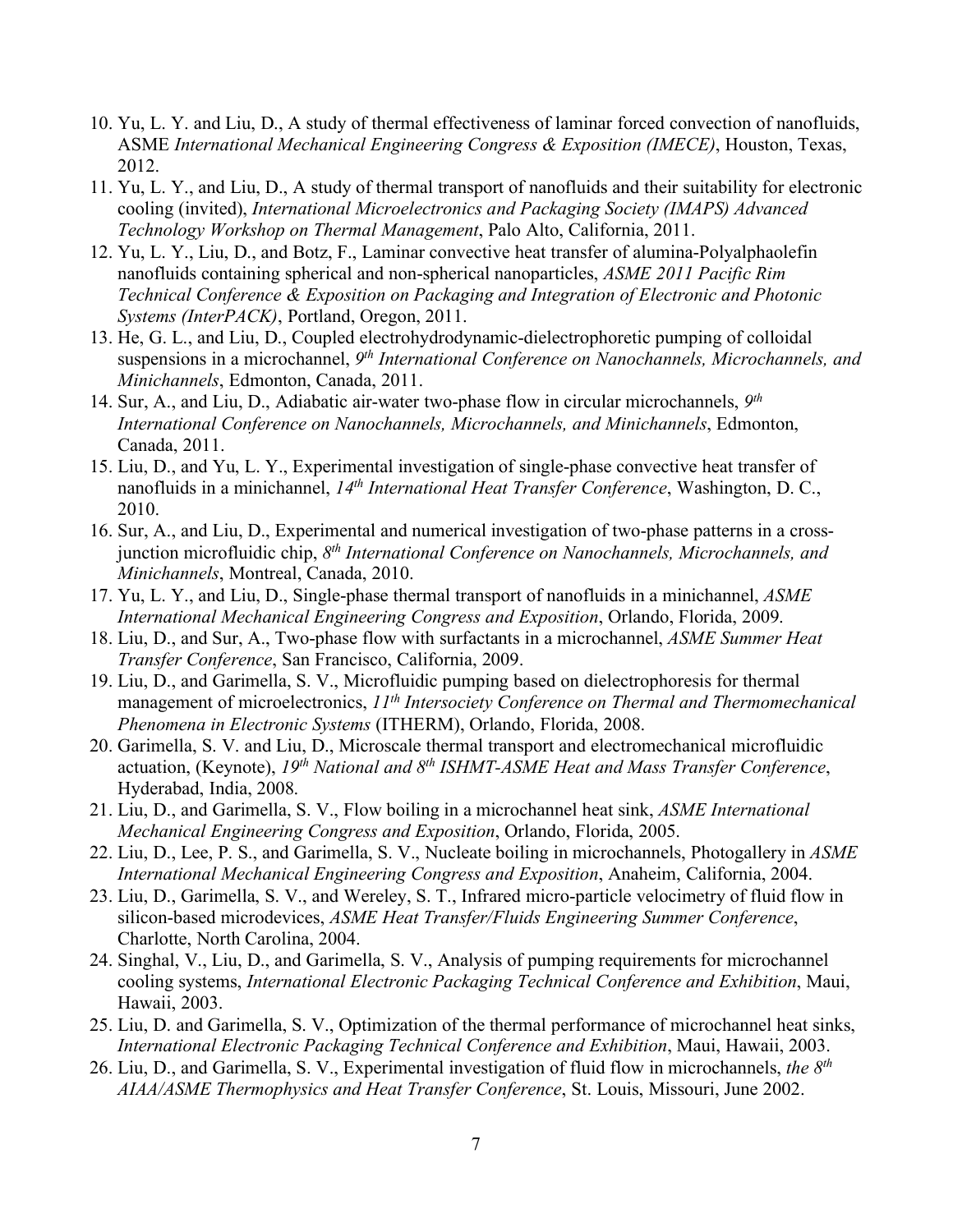## **Funded Research**

- 1. Project: Enabling Light-Creating Microfluidics with Laser Streaming Role: **PI** (Co-PI: J. M. Bao) Source: CBET, National Science Foundation (NSF) Amount: \$378,386, 2019-2022
- 2. Project: Creating Tunable Adaptive Boiling Heat Transfer Surfaces with Electrowetting Role: **PI** (Co-PI: P. Ruchhoeft) Source: CBET, National Science Foundation (NSF) Amount: \$299,997, 2012-2016
- 3. Project: Magnetic Directed Alignment of Injectable Neural Stem Cell Scaffold for Regeneration after Spinal Cord Injury Role: **PI** (Co-PIs: Q. L. Cao and L. Sun) Source: CBET, National Science Foundation (NSF) Amount: \$390,000 (UH share: \$263,301), 2011-2015
- 4. Project: Magnetic Self-Assembly of Linear Chain Lattices of Neural Stem Cells Labeled with Magnetic Cationic Liposome for in vivo Spinal Cord Nerve Regeneration without Using Scaffold Role: **PI** (Co-PIs: Q. L. Cao and L. Sun) Source: U. S. Army Medical Research and Material Command's Telemedicine and Advanced Technology Research Program (TATRC) through Methodist Hospital Research Institute Amount: \$150,000 (UH share: \$119,998), 2011-2013
- 5. Project: Study of Colloidal Electrohydrodynamics for Dielectrophoresis-Directed Fluidic Assembly of Nanostructures Role: **PI**

Source: CMMI, National Science Foundation (NSF) Amount: \$175,000, 2009-2012.

- 6. Project: Design and Develop Magnetic Nanostructures for Multiplexing MRI Diagnostics Role: **Co-PI** (PI: L. Sun) Source: Alliance for Nanohealth (ANH) Amount: \$120,000 (UH share: \$100,000), 2009-2012.
- 7. Project: Electromechanical transport of nanofluids: microfluidic pumping and heat transfer enhancement

Role: **PI** (Co-PI: S. Garimella)

Source: NSF Cooling Technologies Research Center (CTRC) Amount: \$80,000 (UH share: \$80,000), 2008-2009.

- **8.** Project: Magnetically-Assisted Fabrication of Thin Film Nanocomposites with Tunable Thermal Conductivity as Thermal Interface Materials Role: **PI** (Co-PI: L. Sun) Source: Texas Center for Superconductor at University of Houston (TcSUH) Amount: \$20,000, 2008-2009.
- 9. Project: Flow Boiling and Two-Phase Flow of Surfactant Solutions in microchannel Heat Sinks: Heat Transfer Enhancement and Drag Reduction Role: **PI** Source: New Faculty Award

Amount: \$6,000, UH, 2007-2008

10. Project: Dielectrophoresis-based Microfluidic pumping and Heat Transfer Enhancement Role: **PI** Source: Small Grant